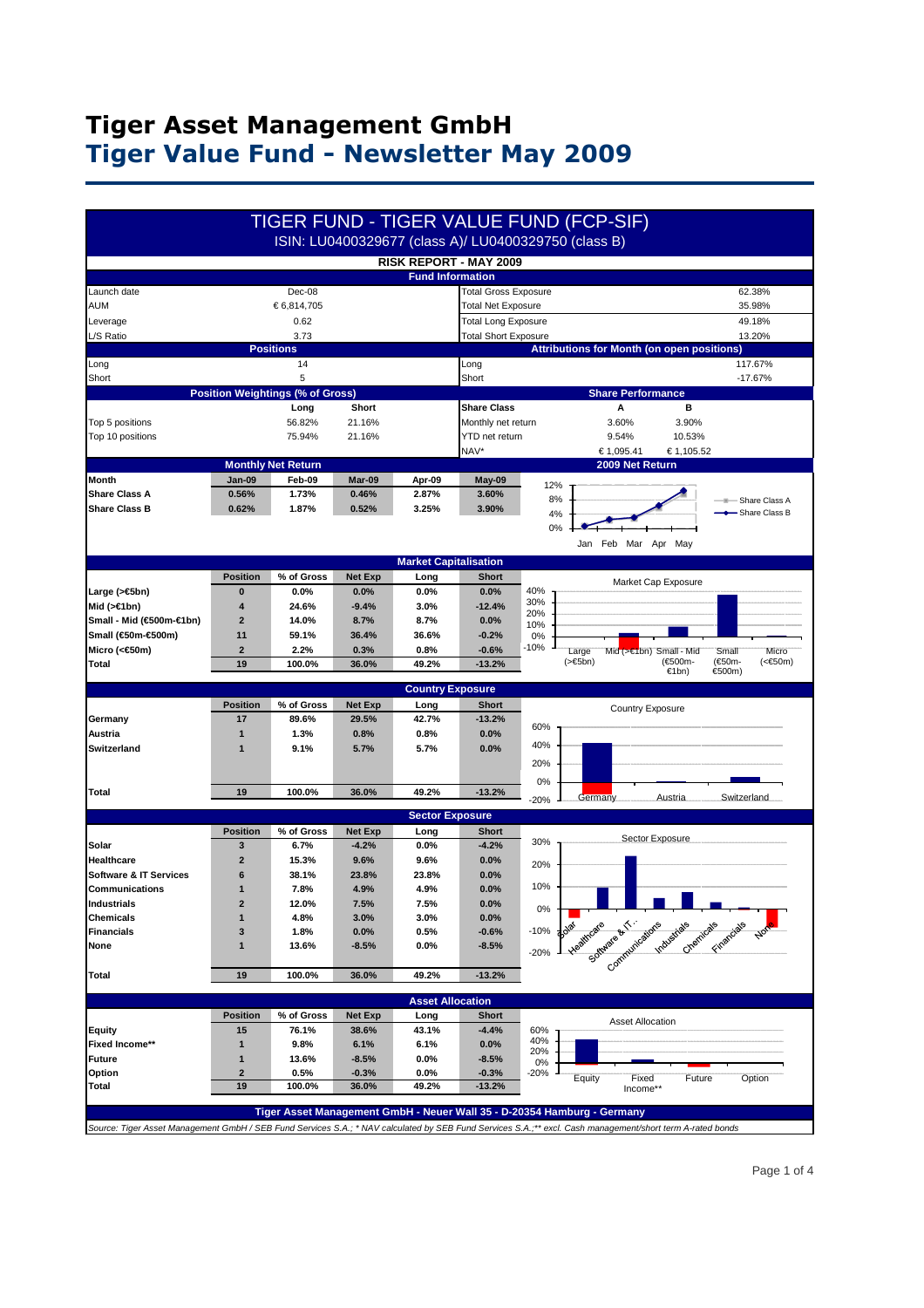# **Tiger Value Fund – May 2009**

#### O **Returns: Up 3.60% (class A)/3.90% (class B)**

 May was the best month for the Tiger Value Fund so far. The Fund achieved a net return of 3.60% for share class A and 3.90% for share class B, making a cumulative +9.54% for class A and +10.53% for class B in the year-to-date.

#### **O Commentary: Strong attributions from Tipp24, freenet and Acino**

With our relative low gross exposure of approximately 62% at month end and low volatility of our returns we are pleased with our achieved May returns. During the month we slightly increased our gross exposure up to a level of around 65-70% but booked some profits after catalysts materialized at two of our high conviction investments. During May we kept our MDAX Future hedge and were short 4 stocks with material issues and catalysts.

Our positions in Tipp24 (TIM) and freenet (FNT) which we already highlighted in our January and February newsletters as well as Acino (ACIN), a Swiss pharmaceutical company, still with strong catalysts ahead, were our strongest contributors with around +540bp. On the negative side we lost 140bp with 3 of our shorts and MDAX Future hedge.

#### **O Discussion: Tipp24 a "must-have"; freenet with additional catalyst**

Tipp24 (TIM,  $\in$ 14.1), a leading European lottery provider, came out with terrific figures: Q1 EBIT was already 60% above FY 2008 EBIT with an EBIT margin > 58% (up from 24%). Although the missing Jack Pott effect in Q2 will probably result in lower profits, we expect positive effects from the migration of TIMs lottery subscribers (c.25% of revenues) to the new UK business model with substantially higher margins as well as its increased marketing efforts. TIM offers better quota for its Internet customers and therefore should be able to reactivate its inactive customers. Long term we see a deregulation of the European gambling market were TIM, as the leading German Internet lottery player, is in the "pole position" to profit from the €8bn German lottery market. Although we booked some profits after TIMs Q1 figures were released and the stock was up 140% from our entry levels, with a cash adjusted PER  $2009 < 2x$ TIM is still a "must-have".

Freenet's (FNT,  $\epsilon$ 5.5) share price profited from its recent announced DSL disposal which will help to reduce leverage to an expected 2.5x net debt/adj. EBITDA by year end. An additional short term catalyst should be the potential sale of FNTs webhosting business which will accelerate the deleveraging and further help to bridge the gap between intrinsic value and public market value. We stay invested as the current valuation of 5x PER 2010E and a FCF Yield > 30% is very undemanding.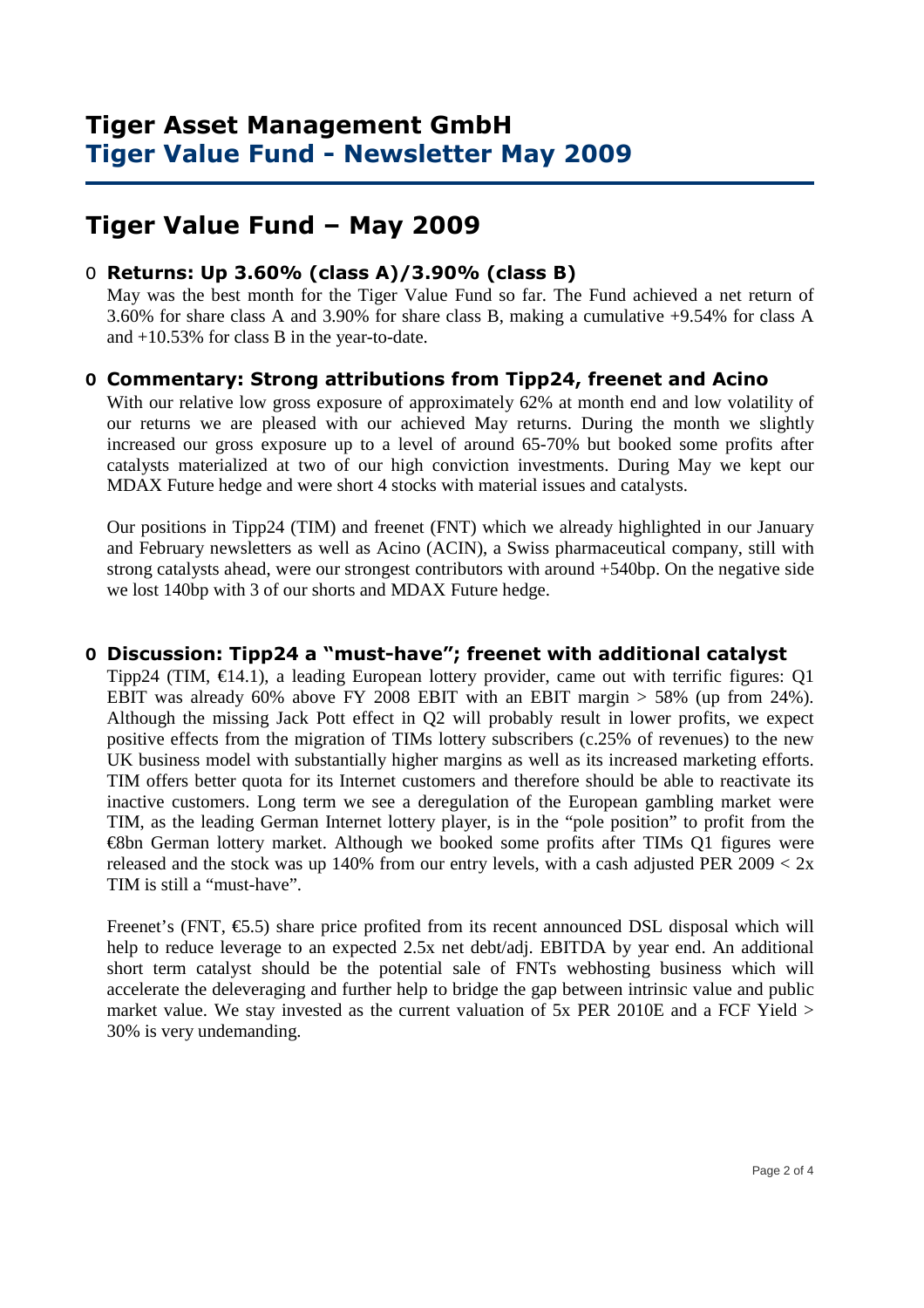#### o **Outlook: Challenging Market Environment; Selective Investments**

Although the last few months have brought several reasons such as fundamental improvements in credit markets, banks and leading indicators to be less bearish, we see that the deleveraging of financial and consumer balance sheets is ongoing. As long as businesses and consumers conserve cash and pay down debt, sustained improvements in economic growth will be challenging.

Also as fundamental investors, we are wary of attempting to time the markets, as they often storm ahead before real fundamental data begin to improve. There are many false dawns in the bear markets and we do not want to buy into scenarios of "less bad" fundamental data when the majority of the information we monitor continues to suggest contractions in business activity.

We will continue to focus on stock picking and diligent perform with support from our network of partners our 360 degree research approach prior to investing. We are emphasizing on value investments were change may occur and bridge the gap between intrinsic value and public market value or were we can help to assist in such change. We conclude, that well researched and high conviction stock picks will further generate alpha and give more safety to prevent us from negative surprises. This and a low net exposure should protect the Tiger Value Fund assets in case of a potential market draw down.

As you know, I invested a substantial part of my private funds at the Tiger Value Fund, and I therefore have every incentive to optimize the mix of risk and returns of my capital. Should you have any questions regarding the fund, our current portfolio positions or anything else please feel free to contact me or Marc by phone or e-mail.

### *The Tiger Value Fund Desk, 14th June 2009*

 *Matthias Rutsch Marc Schädler*